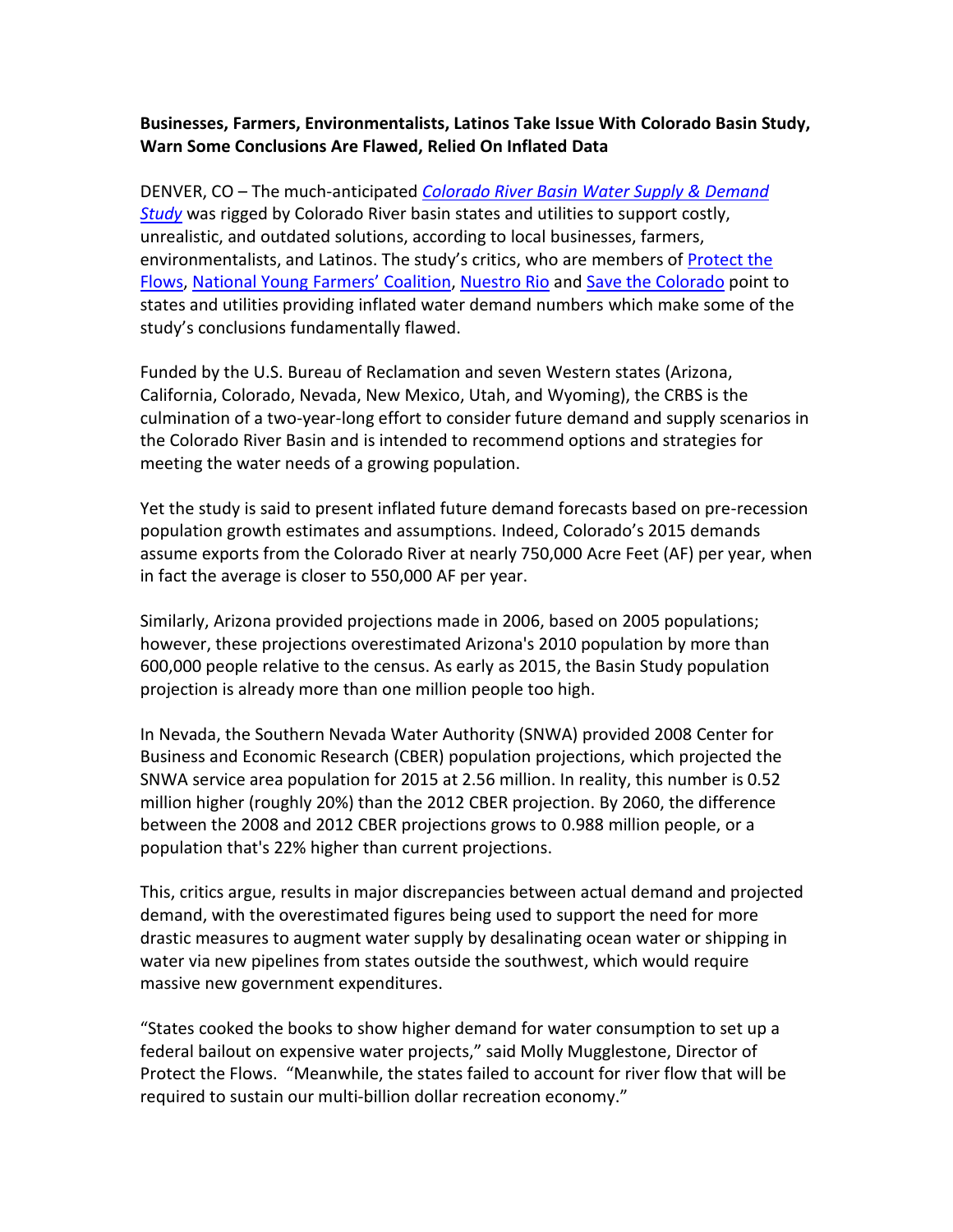A [recent Protect the Flows study](http://protectflows.com/creating-jobs/) indicated that recreation on the Colorado River and its tributaries generates \$26 billion annually and supports a quarter million American jobs. While the CRBS incorporated metrics to track environmental and recreation impact and recommended further study on the need for healthy river flows, such flows were not included in the study's demand projections. The demand numbers only included expected water consumption and excluded any accounting of how much water would be needed to keep the river system healthy in the face of dwindling water supply.

The Bureau of Reclamation's cost analysis did reveal that improved municipal conservation, water re-use and agricultural conservation would cost only a quarter as much per acre foot of water yielded as ocean desalination, and one third as much as a proposed new pipeline to stretch from the Missouri River across nearly 800 miles from Kansas to Colorado. These were essentially consensus measures that were included in every suite of options or "portfolios" analyzed by the Bureau of Reclamation. However, when applied against an inflated demand scenario, it appears that new "imported" water is needed to fully meet demand.

This distortion enables the states to push for the more expensive "water augmentation" options, such as ocean desalination or a new pipeline from the Missouri River. The study considered the construction of four new ocean desalination plants, which would also require the construction of new power plants, and was estimated to cost billions up front. The Missouri River pipeline was estimated to require billions in initial expenditure to construct. These enormous price tags would inevitably require federal assistance.

"The Bureau of Reclamation should be commended for conducting this study, but the participating states and utilities have shown that they were only interested in advancing their own narrow interests instead of finding realistic and modern ways to balance water consumption with the health of the Colorado River," said Sal Rivera, Arizona Director of Nuestro Rio, a network of Latinos dedicated to preserving the Colorado River.

As the Colorado River irrigates 15 percent of the nation's crops, and this water is projected to become scarcer, Regina Fitzsimmons of National Young Farmers' Coalition called for state and federal governments to embrace to improved agricultural efficiency within the Colorado River Basin instead of shipping water from the Missouri River at the expense of other farmers. "Young, organic growers in the basin depend on the health of the Colorado River," said Fitzsimmons, "Instead of pursuing mega projects that may harm growers in other regions, we should help our farmers be part of the solution right here at home."

"It is time for water agencies to turn the page on  $19<sup>th</sup>$  century thinking that myopically drains rivers and public coffers," added Gary Wockner, Director of Save the Colorado, "We need modern management of our water resources to maximize efficiency in water